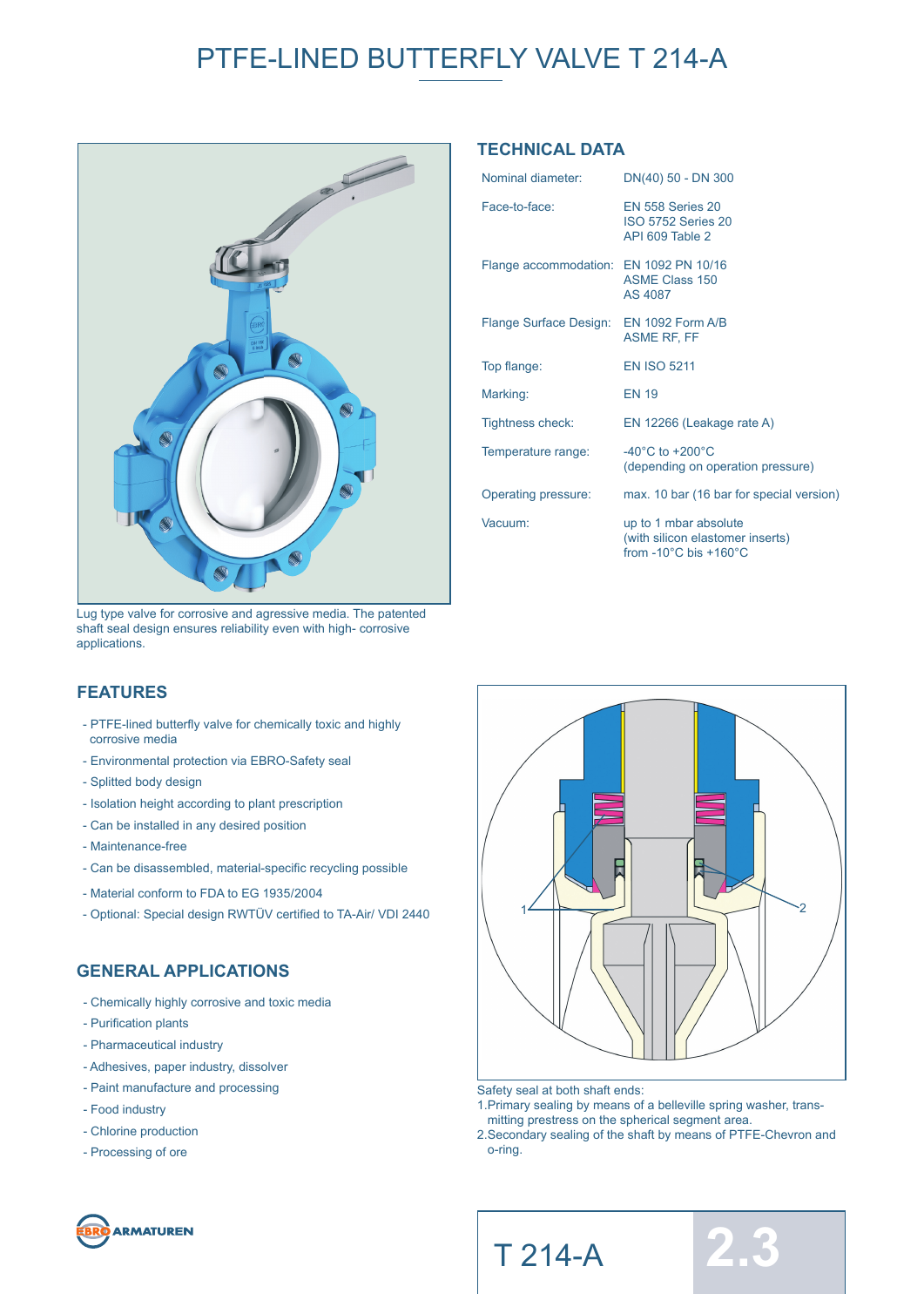# PTFE-LINED BUTTERFLY VALVE T 214-A



|                                                          |                     | <b>Dimensions [mm]</b> |     |     |     |       |    |     |                 |    |    |     |     |                       |
|----------------------------------------------------------|---------------------|------------------------|-----|-----|-----|-------|----|-----|-----------------|----|----|-----|-----|-----------------------|
| <b>DN</b><br>[mm]                                        | <b>Size</b><br>[in] | A                      | B   | C   | D   | Di    | Е  | F   | <b>Flange</b>   | G  | H1 | J   | z   | <b>Weight</b><br>[kg] |
| 40*/50                                                   | $\overline{2}$      | 135                    | 80  | 215 | 104 | 60,8  | 46 | 54  | F04             | 11 | 12 | 160 | 41  | 3,8                   |
| 65                                                       | $2\frac{1}{2}$      | 150                    | 82  | 232 | 104 | 60.8  | 46 | 54  | <b>F04</b>      | 11 | 12 | 176 | 41  | 4,5                   |
| 80                                                       | 3                   | 157                    | 108 | 265 | 130 | 79,5  | 46 | 65  | F <sub>05</sub> | 14 | 16 | 230 | 66  | 6,2                   |
| 100                                                      | 4                   | 180                    | 118 | 298 | 160 | 99,0  | 52 | 65  | F05             | 14 | 16 | 255 | 85  | 9,7                   |
| 125                                                      | 5                   | 195                    | 130 | 325 | 190 | 124,5 | 56 | 90  | F07             | 17 | 19 | 290 | 112 | 12,0                  |
| 150                                                      | 6                   | 210                    | 142 | 352 | 210 | 150.5 | 56 | 90  | <b>F07</b>      | 17 | 19 | 310 | 141 | 13,5                  |
| 200                                                      | 8                   | 240                    | 169 | 409 | 268 | 195.5 | 60 | 90  | F07             | 17 | 19 | 390 | 187 | 22,0                  |
| 250                                                      | 10                  | 275                    | 217 | 492 | 324 | 247,5 | 68 | 125 | F <sub>10</sub> | 22 | 24 | 480 | 239 | 37,0                  |
| 300                                                      | 12                  | 300                    | 240 | 540 | 374 | 292,5 | 78 | 125 | F <sub>10</sub> | 22 | 24 | 550 | 283 | 55,0                  |
| *DN 50 drilled DN 40<br>Subject to change without notice |                     |                        |     |     |     |       |    |     |                 |    |    |     |     |                       |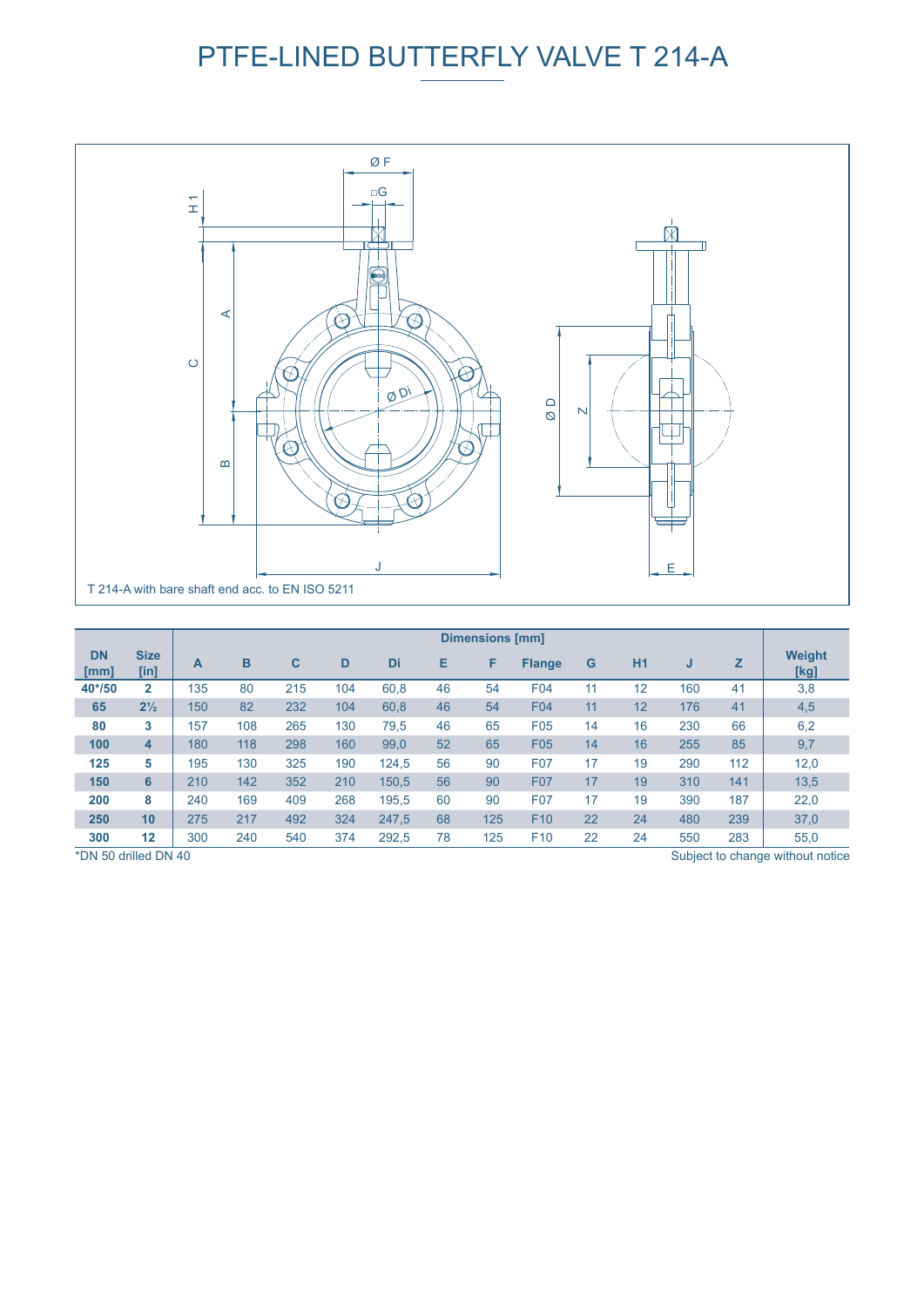## PTFE-LINED BUTTERFLY VALVE T 214-A



| Pt.    | <b>Description</b>       | <b>Material</b>        | Material-No. ASTM |             | Pt.     | <b>Description</b>        | <b>Material</b>                                                              | Material-No. | <b>ASTM</b>   |  |  |  |  |
|--------|--------------------------|------------------------|-------------------|-------------|---------|---------------------------|------------------------------------------------------------------------------|--------------|---------------|--|--|--|--|
|        | <b>Body</b>              |                        |                   |             | 9       | <b>Seal</b>               |                                                                              |              |               |  |  |  |  |
|        | <b>Nodular Cast Iron</b> | <b>EN-JS 1025</b>      | <b>EN 1563</b>    | A 395       |         | <b>Stainless Steel</b>    | <b>X5CrNi18-10</b>                                                           | 1.4301       | 304           |  |  |  |  |
| $2**$  | <b>Seat</b>              |                        |                   |             | 10      | <b>Plug screw DIN 908</b> |                                                                              |              |               |  |  |  |  |
|        | <b>PTFE</b>              | Polytetrafluorethylene | <b>PTFE</b>       | <b>PTFE</b> |         | <b>Stainless Steel</b>    | G-X6CrNiMo18-10                                                              | 1.4408       | CF8M          |  |  |  |  |
|        | M <sub>-PTFE</sub>       | Polytetrafluorethylene | modified          |             | $11***$ | Disc/Shaft                | one-piece                                                                    |              |               |  |  |  |  |
|        | Cond.-PTFE               | Polytetrafluorethylene | conductive        |             |         | St.Steel/ St.Steel        | G-X2CoNiMoN26-7-4                                                            | 1.4469       | <b>Duplex</b> |  |  |  |  |
| $3**$  | <b>Elastomer insert</b>  |                        |                   |             |         | St.Steel/ PTFE            | G-X2CoNiMoN26-7-4                                                            | 1.4469/      | <b>Duplex</b> |  |  |  |  |
|        | Silicon                  | Silicon rubber         | <b>MVQ</b>        | <b>VMQ</b>  |         |                           | Polytetrafluorethylene                                                       | <b>PTFE</b>  | <b>PTFE</b>   |  |  |  |  |
| 4      | <b>DU-bearing</b>        |                        |                   |             |         | St.Steel/ M.-PTFE         | G-X2CoNiMoN26-7-4                                                            | 1.4469/      | <b>Duplex</b> |  |  |  |  |
|        | Steel / PTFE coated      |                        |                   |             |         |                           | Polytetrafluorethylene                                                       | modified     |               |  |  |  |  |
| $5***$ | <b>Trust collar</b>      |                        |                   |             |         | St.Steel/ Cond.-PTFE      | G-X2CoNiMoN26-7-4                                                            | 1.4469/      | <b>Duplex</b> |  |  |  |  |
|        | <b>Stainless Steel</b>   | X5CrNiMo17-12-2        | 1.4401            | 316         |         |                           | Polytetrafluorethylene                                                       | conductive   |               |  |  |  |  |
|        | Bellev. spr. washer      |                        |                   |             | 12      | <b>Lower shaft stub</b>   |                                                                              |              |               |  |  |  |  |
|        | <b>Stainless Steel</b>   | X12CrNi177             | 1.4568            | 631         |         | <b>Stainless Steel</b>    | X39CrMo17-1                                                                  | 1.4122       |               |  |  |  |  |
| $7**$  | O-rina                   |                        |                   |             | 13      | <b>Wiper ring</b>         |                                                                              |              |               |  |  |  |  |
|        | <b>FPM</b>               | Fluorocarbon rubber    | <b>FPM</b>        | <b>FKM</b>  |         | <b>PTFE</b>               | Polytetrafluorethylene                                                       | <b>PTFE</b>  | <b>PTFE</b>   |  |  |  |  |
| $8**$  | <b>Chevron seal</b>      |                        |                   |             | 14      | <b>Screw</b>              |                                                                              |              |               |  |  |  |  |
|        | <b>PTFE</b>              | Polytetrafluorethylene | <b>PTFE</b>       | <b>PTFE</b> |         | <b>Stainless Steel</b>    | A4-70                                                                        |              |               |  |  |  |  |
|        |                          |                        |                   |             |         |                           | Above-mentioned materials of the basic version, other materials upon request |              |               |  |  |  |  |

\*\* recommended spare parts Subject to change without notice states are set of the subject to change without notice

\*\*\* recommended for coated discs